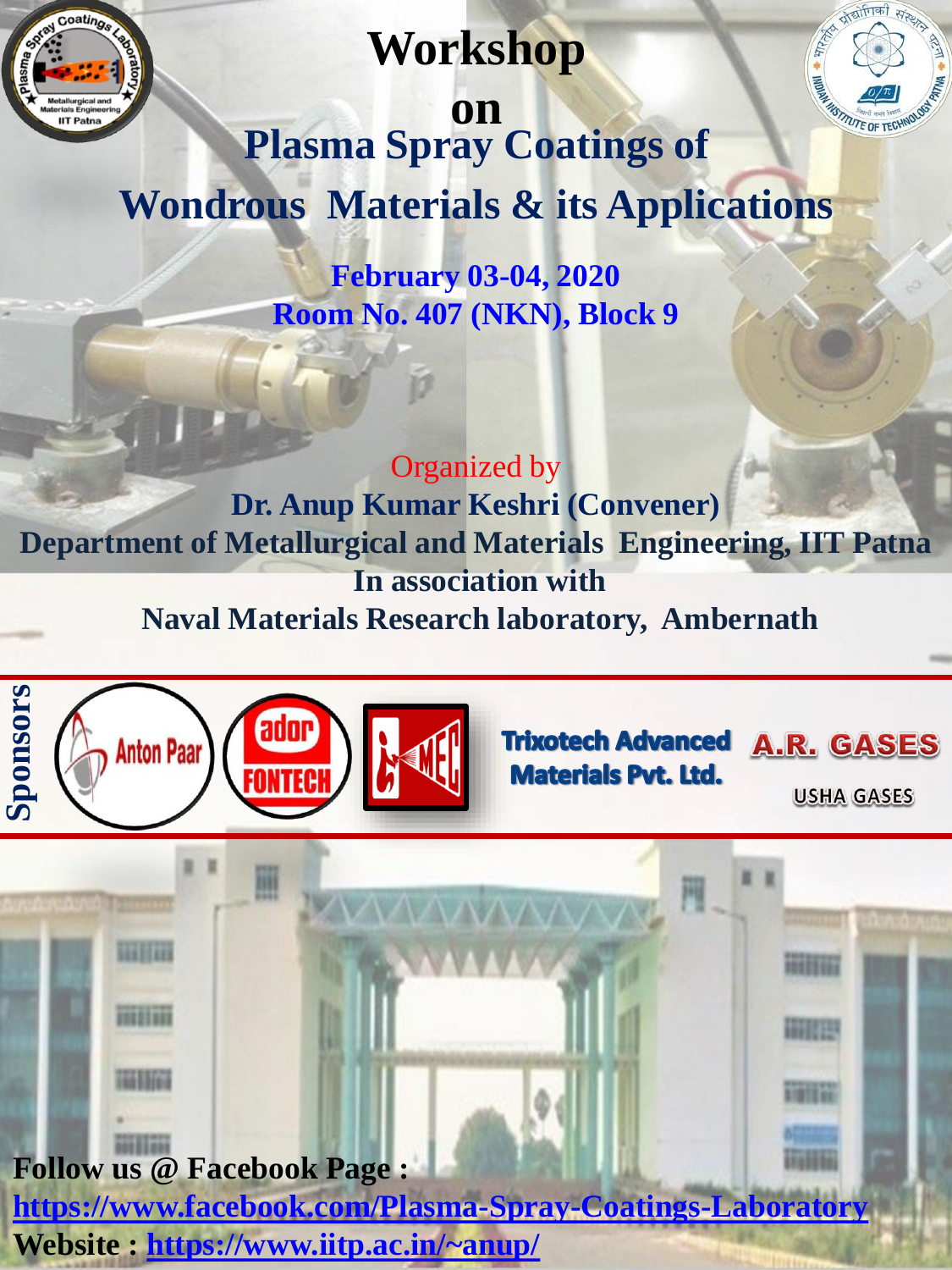# **Lecture Series by Eminent Professors/Scientist from Industries**



**Prof. Kamaraj M FIWS, FIE, FASM, FIIM IIT Madras**

**Dr. Gopi Chandran Manager, GE Aviation**

**Dr. Shyam Choudhary Tata Steel Limited**

**LEASTER ENGINEERS** 

70821083

**Dr. Anup Kumar Keshri IIT Patna**

人名英麦克德德德

面積田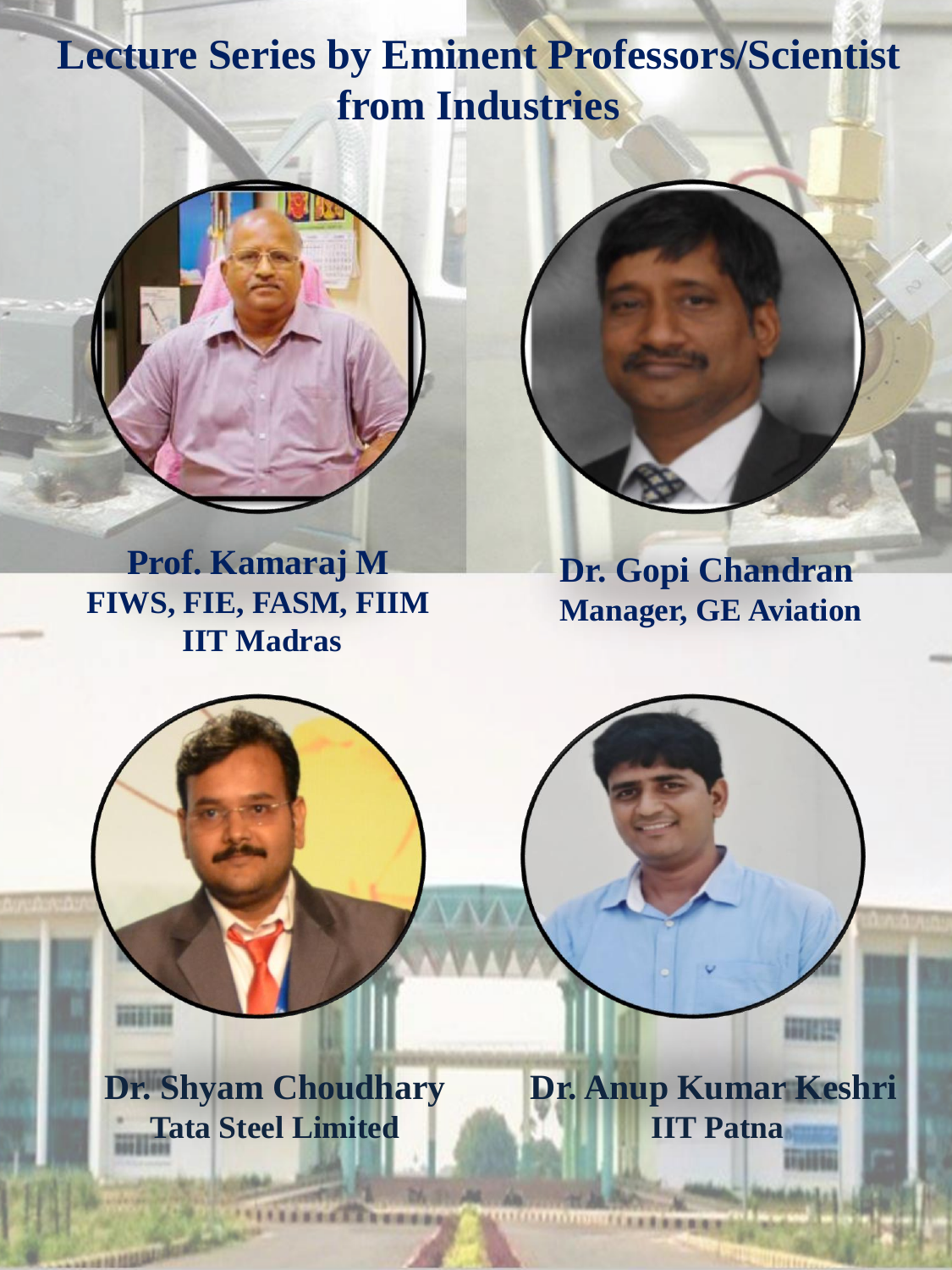# **Schedule**

### **February 03, 2020 (Monday)**

| 9:00-9:30 AM       | <b>Registration</b>                         |                                                                       |                                                                                                |
|--------------------|---------------------------------------------|-----------------------------------------------------------------------|------------------------------------------------------------------------------------------------|
| 9:30-10:00 AM      | <b>Inauguration</b>                         |                                                                       |                                                                                                |
| 10:00-11:00 AM     | Lecture-1                                   | Dr. Gopi Chandaran<br><b>GE Aviation, Bangalore</b>                   | New approach to<br>material design,<br>processing & high<br>temperature coatings<br>technology |
| $11:00 - 11:30$ AM | <b>Break</b>                                | <b>High Tea</b>                                                       |                                                                                                |
| 11:30-12:30 PM     | Lecture-2                                   | Dr. Shyam Choudhary<br><b>Tata Steel Limited</b><br><b>Jamshedpur</b> | <b>Wondrous Materials</b><br>(Graphene) and its<br><b>Applications</b>                         |
| 12:30-1:30 PM      | Lecture-3                                   | Dr. Anup Kumar Keshri<br><b>IIT Patna</b>                             | Introduction to Plasma<br><b>Spray Coating</b>                                                 |
| 1:30-3:00 PM       | <b>Lunch Break</b>                          |                                                                       |                                                                                                |
| 3:00-4:00 PM       | <b>Lab Visit/</b><br><b>Plasma Spraying</b> | Group-01 (Lab Visit)<br><b>Group-02 (Plasma</b><br>Spraying)          | <b>Coating Fabrication by</b><br><b>Plasma Spraying</b>                                        |
| 4:00-4:30 PM       | <b>Break</b>                                | <b>High Tea</b>                                                       |                                                                                                |
| 4:30-5:30 PM       | <b>Lab Visit/</b><br><b>Plasma Spraying</b> | Group-01 (Plasma<br>Spraying)<br><b>Group-02 (Lab Visit)</b>          | <b>Coating Fabrication by</b><br><b>Plasma Spraying</b>                                        |
| 7:00-9:30 PM       | <b>Networking Dinner</b>                    | <b>Angeethi Resturant</b>                                             |                                                                                                |

### **February 04, 2020 (Tuesday)**

| 9:30-10:30 AM        | Lecture-1                       | Prof. Kamaraj M<br><b>IIT Madras</b>      | <b>Surface Engineering</b>                                                                      |
|----------------------|---------------------------------|-------------------------------------------|-------------------------------------------------------------------------------------------------|
| 10:30-11:30 AM       | Lecture-2                       | Dr. Anup Kumar Keshri<br><b>IIT Patna</b> | <b>Dissemination of</b><br><b>Results on Plasma</b><br>sprayed Anti-friction<br><b>Coatings</b> |
| $11:30 - 12:00$ Noon | <b>Break</b>                    | <b>High Tea</b>                           |                                                                                                 |
| 12:00-1:00 PM        | Lecture-3                       | Dr. Anup Kumar Keshri<br><b>IIT Patna</b> | <b>Dissemination of</b><br><b>Results on Plasma</b><br>sprayed Anti-friction<br><b>Coatings</b> |
| 1:00-2:00 PM         | <b>Lunch Break</b>              |                                           |                                                                                                 |
| 2:00-3:00 PM         | <b>Coating Characterization</b> | Dr. Anup Kumar Keshri<br><b>IIT Patna</b> |                                                                                                 |
| 3:00-3:30 PM         | <b>Valedictory</b>              |                                           |                                                                                                 |
|                      |                                 |                                           |                                                                                                 |